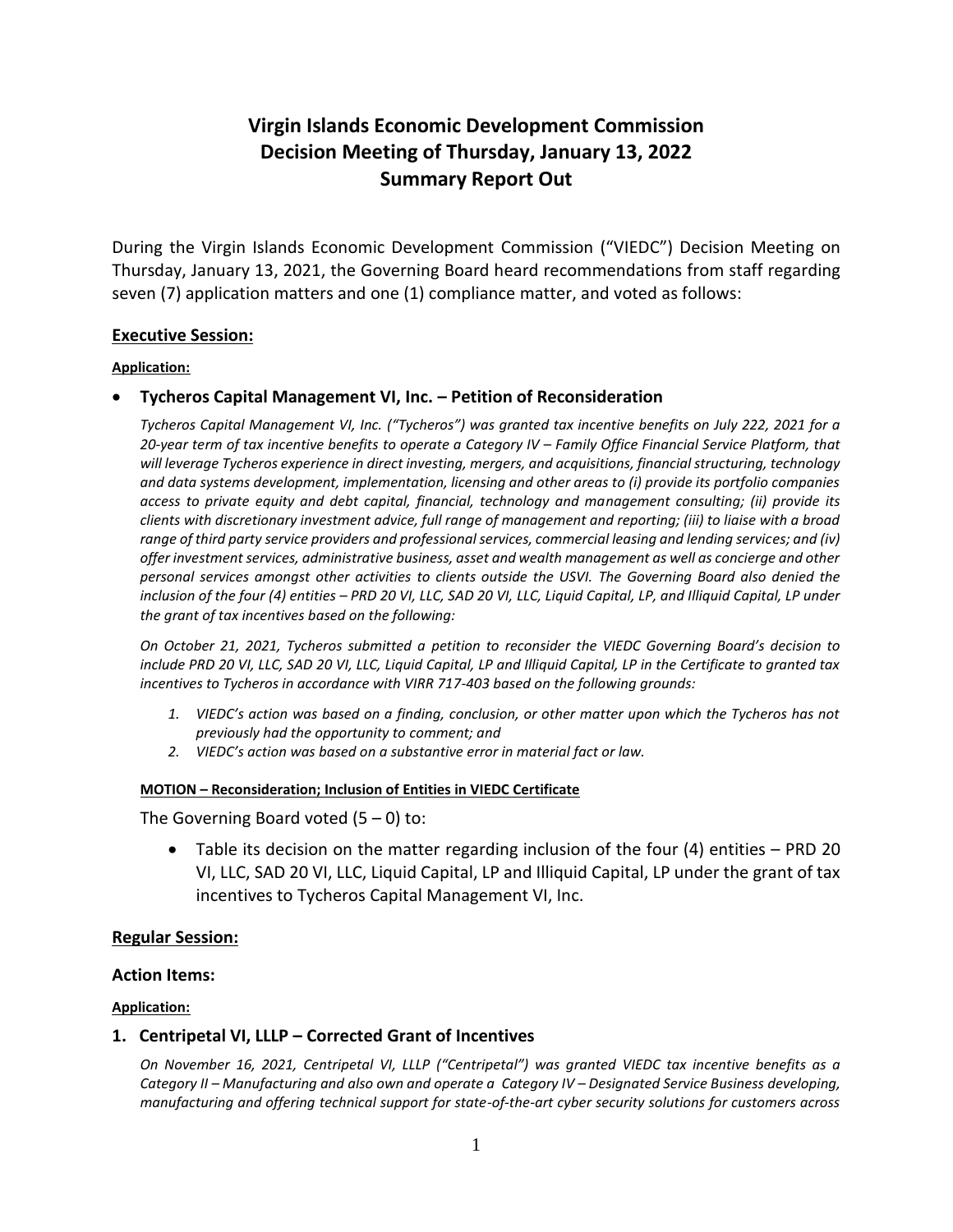*the globe. Centripetal committed to make a minimum capital investment of Three Hundred Seventy Thousand Dollars (\$370,000.00) in the benefitted business, and employ a minimum of 10 full time employees. Centripetal is located on the island of St. Croix.*

The Governing Board voted  $(5 - 0)$  to:

1. Approve an Amended Grant of Tax Incentives to Centripetal, which shall now state, in relevant part, as follows:

| Excise Tax (Raw Materials): | 100% Exemption |
|-----------------------------|----------------|
| Customs Duty:               | 1% Exemption   |

2. All other terms and provisions of the tax incentives granted at the November 16, 2021 Decision Meeting shall remain in full force and effect.

## **2. Cypress Mortgage Capital, Inc. – New Application**

*On July 12, 2021, Cypress Mortgage Capital, Inc. ("CMC") filed an application with the Virgin Islands Economic Development Commission ("VIEDC") for tax incentive benefits. Barrier seeks VIEDC tax incentive benefits as a Category IV - Designated Services, Financial Service Business providing business and management consulting services, financial management services, and venture capital management and investment to clients primarily*  within the residential and commercial loan industries pursuant. In particular, CMC will acquire, service, hold, *manage, and sell residential loans and other secured and unsecured debts nationwide, to include buying, selling, holding, originating, servicing, and financing consumer and commercial loans, including rights, obligations, hedges and other financial assets. All clients will be located outside the USVI.*

*CMC commits to employ a minimum of 10 full-time employees within one (1) year from the date the Chairman signs the Certificate or within one (1) year of commencement of tax incentives, whichever is later. CMC states it will invest a minimum of One Hundred Thousand Dollars (\$100,000.00) in the benefited business in accordance with Act. No. 8032 and ending within one year from the date of commencement of benefits or one year from the date the Chairman signs the Certificate, whichever is later. CMC will be located on the island of St. Croix.*

The Governing Board voted  $(5 - 0)$  to:

- 1. Find that Cypress Mortgage Capital, Inc. is deserving of a grant of tax incentives.
- 2. Granted Cypress Mortgage Capital, Inc. tax exemptions at one hundred percent (100%) of the incentives authorized by law for a period of 30 years in accordance with the provisions of V.I. CODE ANN. tit. 29, chapter 12.
- 3. Granted Cypress Mortgage Capital, Inc. a waiver of the eighty percent (80%) residency requirement to allow for the employment of five (5) non-residents during the first year of incentives. Applicant/Beneficiary shall also pay Two Thousand Five Hundred Dollars (\$2,500.00) to the Territorial Scholarship Fund for each non-resident employed pursuant to 29 V.I.C. § 710(b).

## **3. GGM Group, LLC – New Application**

*On March 15, 2021, GGM Group, LLC ("GGM") filed an application with the Virgin Islands Economic Development Commission ("VIEDC") for tax incentive benefits. GGM seeks VIEDC tax incentive benefits as a Category IV – Designated Services, Financial Service Business for its provision of financial advisory services, business management and consulting services, family office, and back office and related services to clients, with a focus on serving clients within the nutraceuticals industry. All of GGM's clients will be located outside the USVI. GGM's*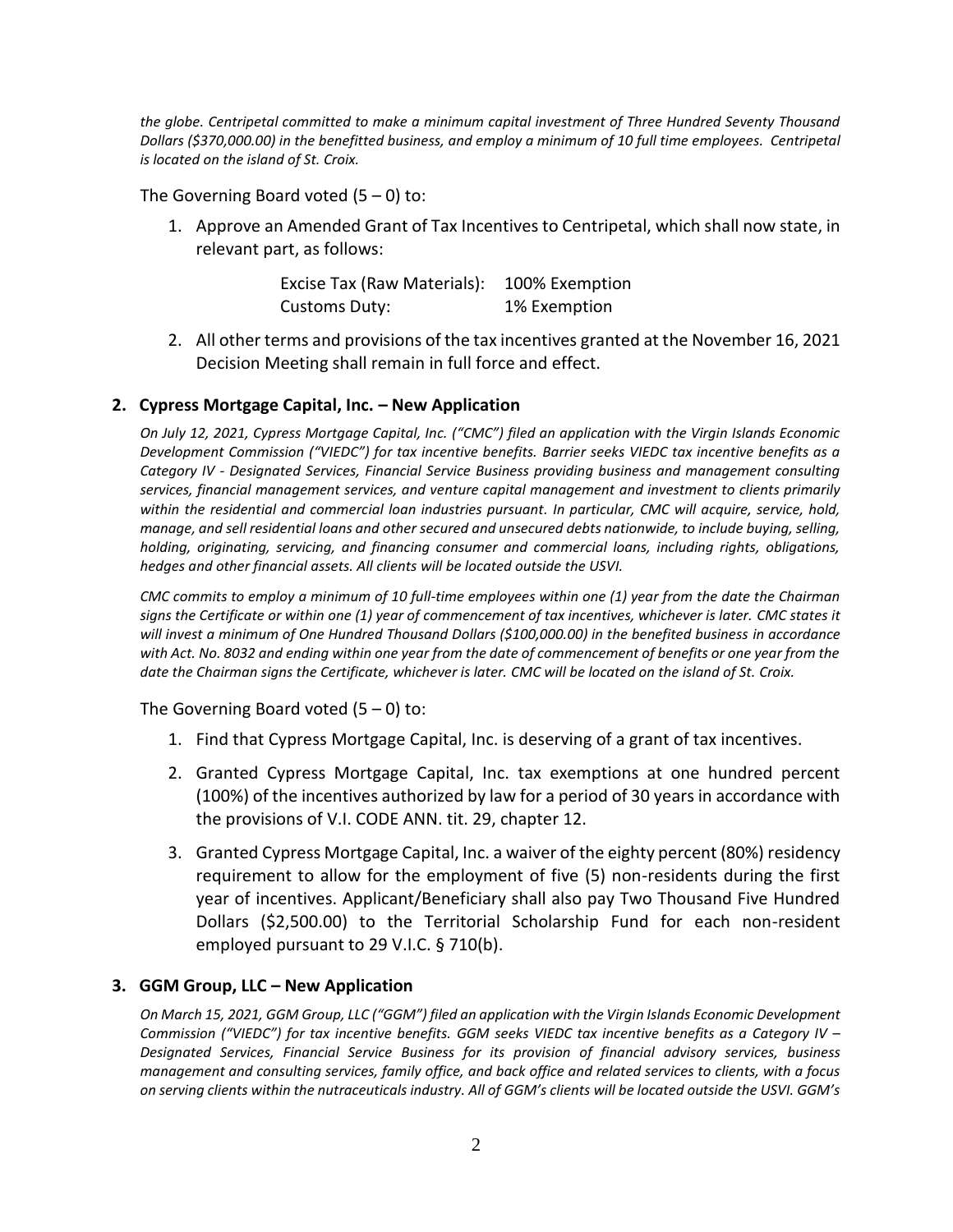*services may be provided through one or more wholly owned, disregarded subsidiaries in accordance with V.I. CODE ANN. tit. 29, § 714(c).*

*GGM commits to employ a minimum of seven (7) full-time employees within five (5) years of the date that its Certificate is signed by the Chairman, or within five (5) years of commencement of benefits, whichever is later. GGM commits to investing One Hundred Thousand U.S. Dollars (\$100,000) in the benefited business within one (1) year from the date of commencement of benefits or one (1) year from the date the Chairman signs the Certificate, whichever is later. GGM will be located on the island of St. John.*

The Governing Board voted  $(5 - 0)$  to:

- 1. Find that GGM Group LLC is deserving of a grant of tax exemption incentives.
- 2. Grant GGM Group LLC tax exemptions at one hundred percent (100%) of the incentives authorized by law for a period of 20 years in accordance with the provisions of V.I. CODE ANN., tit. 29, chapter 12.
- 3. Find pursuant to 29 V.I.C. § 708(f)(1) that it is not practicable at this time for GGM Group LLC to employ the minimum of 10 full-time employees and that the desirability of the GGM Group LLC 's enterprise outweighs the fact that it is not labor intensive.
- 4. Grant GGM Group LLC a temporary waiver of the minimum full-time employment requirement pursuant to 29 V.I.C. § 708(f) and V.I.R.R. 708-602 for a period of three (3) years as set forth in paragraph 5 below.
- 5. GGM Group LLC be granted a an extension of time to satisfy the minimum full-time employment requirement due to the ongoing coronavirus disease 2019 (COVID-19) pandemic as follows:

Applicant/Beneficiary shall employ a minimum of three (3) full-time employees within one year from the date of commencement of incentives or one year from the date the Chairman signs the Certificate, whichever is later; thereafter, starting the second year of incentives, four (4) additional full-time employees; and starting the third year of incentives, three (3) additional full-time employees, for a total of 10 full-time non-owner employees in the third year.

## **4. Red Bay Holdings, LLC – Corrected Grant of Incentives**

*On November 16, 2021, Red Bay Holdings, LLC ("Red Bay") was granted Virgin Islands Economic Development Commission ("VIEDC") for tax incentive benefits as a Category IV – Designated Service Business providing consulting, technology, venture capital and investment management services to clients located outside the USVI. Red Bay will provide an array of financial and business management services, to include accounting, financial data analytics, finance, compliance, customer service, marketing risk management, and vendor management as needed by its clients, and as directed by management. Red Bay has established two (2) wholly owned, disregarded subsidiaries, St. Thomas Servicing, Inc. and Ocean Capital, Inc., through which it will carry out its business activities. Red Bay committed to make a minimum capital investment of One Hundred Thousand U.S. Dollars (\$100,000) in the benefited business and employ a minimum of five (5) full-time employees. Red Bay is located the island of St. Thomas.*

The Governing Board voted  $(5 - 0)$  to: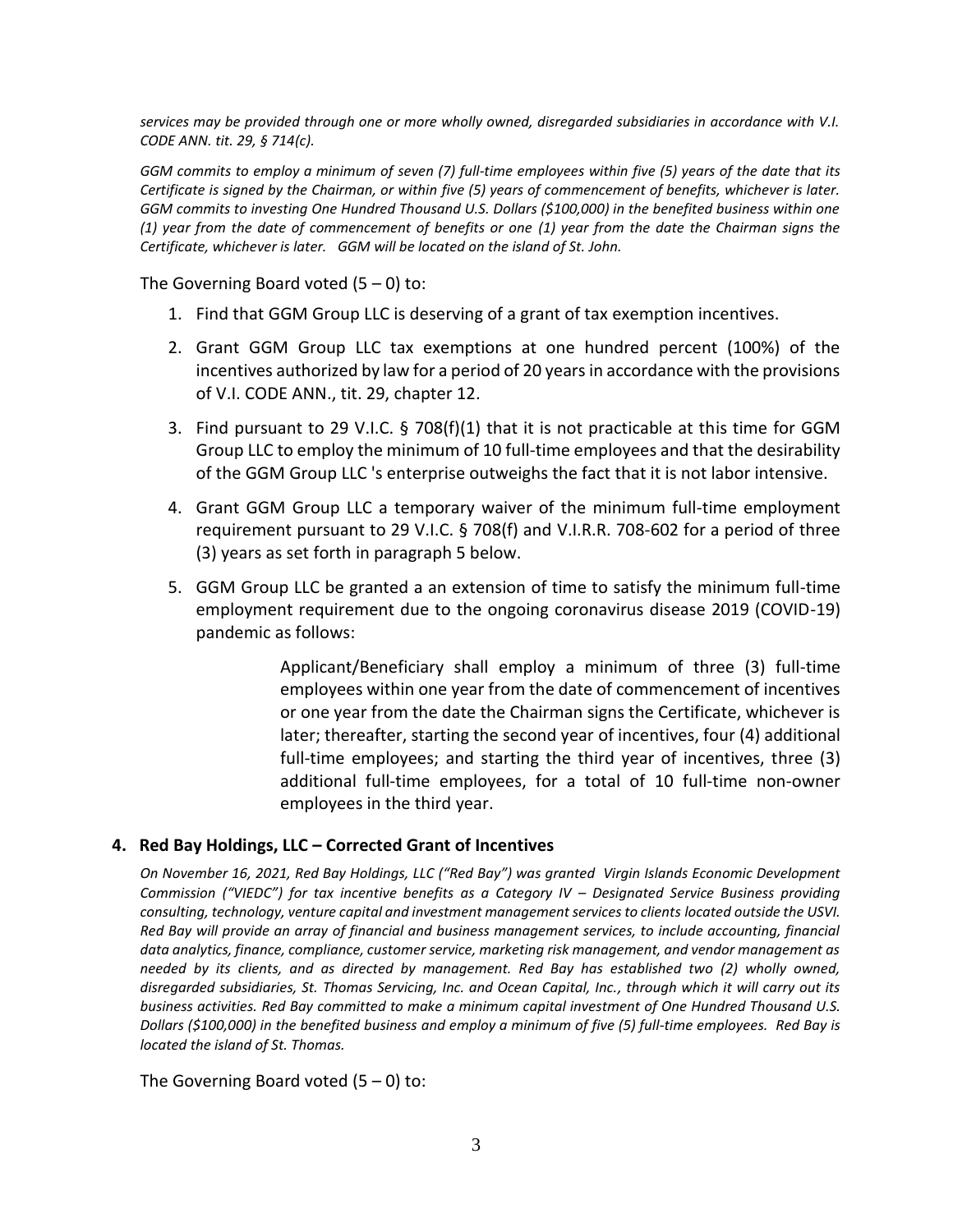- 1. Approve an Amended Grant of Tax Incentives for Red Bay Holdings, LLC, which shall now state, in relevant part, as follows:
	- Business: RED BAY HOLDINGS, LLC ("Applicant/Beneficiary" or "RBH") shall own and operate a Category IV designated services business providing consulting, technology, venture capital and investment management services to clients located outside the U.S. Virgin Islands. RBH shall provide an array of financial and business management services to include accounting, financial data analytics, finance, compliance, customer service, marketing risk management, and vendor management. RBH has established two (2) wholly-owned, disregarded subsidiaries, St. Thomas Servicing, Inc. and Ocean Capital, Inc., through which it will carry out its business activities.
- 2. All other terms and provisions of the Grant of Tax Incentives approved by VIEDC at the Decision Meeting on December 14, 2021 shall remain in full force and effect.

# **5. Systilogic, LLC – Corrected Grant of Incentives**

*On November 16, 2021, Systilogic, LLC ("Systilogic") was granted Virgin Islands Economic Development Commission ("VIEDC") for tax incentive benefits as a Category IV – Designated Service Business for business management and consulting services, business operations software and support services to clients, and its provision of ecommerce services, including without limitation clients within the ecommerce sector. In addition, Systilogic will engage in family office services. All of Systilogic's clients will be located outside the USVI. Systilogic's services may be provided through one or more wholly owned, disregarded subsidiaries. Systilogic committed to make a minimum capital investment of One Hundred Thousand U.S. Dollars (\$100,000) in the benefited business and employ a minimum of 10 full-time employees. Systilogic is located on the island of St. Croix.*

The Governing Board voted  $(5 - 0)$  to:

- 1. Approve an Amended Grant of Tax Incentives to Systilogic, LLC which shall now state, in relevant part, as follows:
	- Retirement: Applicant/Beneficiary shall provide each eligible employee with a defined contribution plan such as a 401(k) or similar plan after one year of employment. Applicant/Beneficiary shall match each employee's contributions to the plan up to three percent (3%) of the employee's annual salary.
- 2. All other terms and provisions of the Grant of Tax Incentives approved by VIEDC at the Decision Meeting on November 16, 2021 shall remain in full force and effect.

## **6. United Electronics Industries Services, LLC – Modification Application**

*On March 27, 2012, United Electronic Industries Services, LLC ("UEIS") was granted Virgin Islands Economic Development Commission ("VIEDC") tax incentive benefits to conduct the operation of a Category II Manufacturing and Assembly Business. UEIS manufactures and tests electronic assemblies tailored to the automotive, aerospace, military, medical, and semiconductor industries. Additionally, UEIS provides sales,*  marketing, support and product servicing component for itself and its clients. The VIEDC Certificate was granted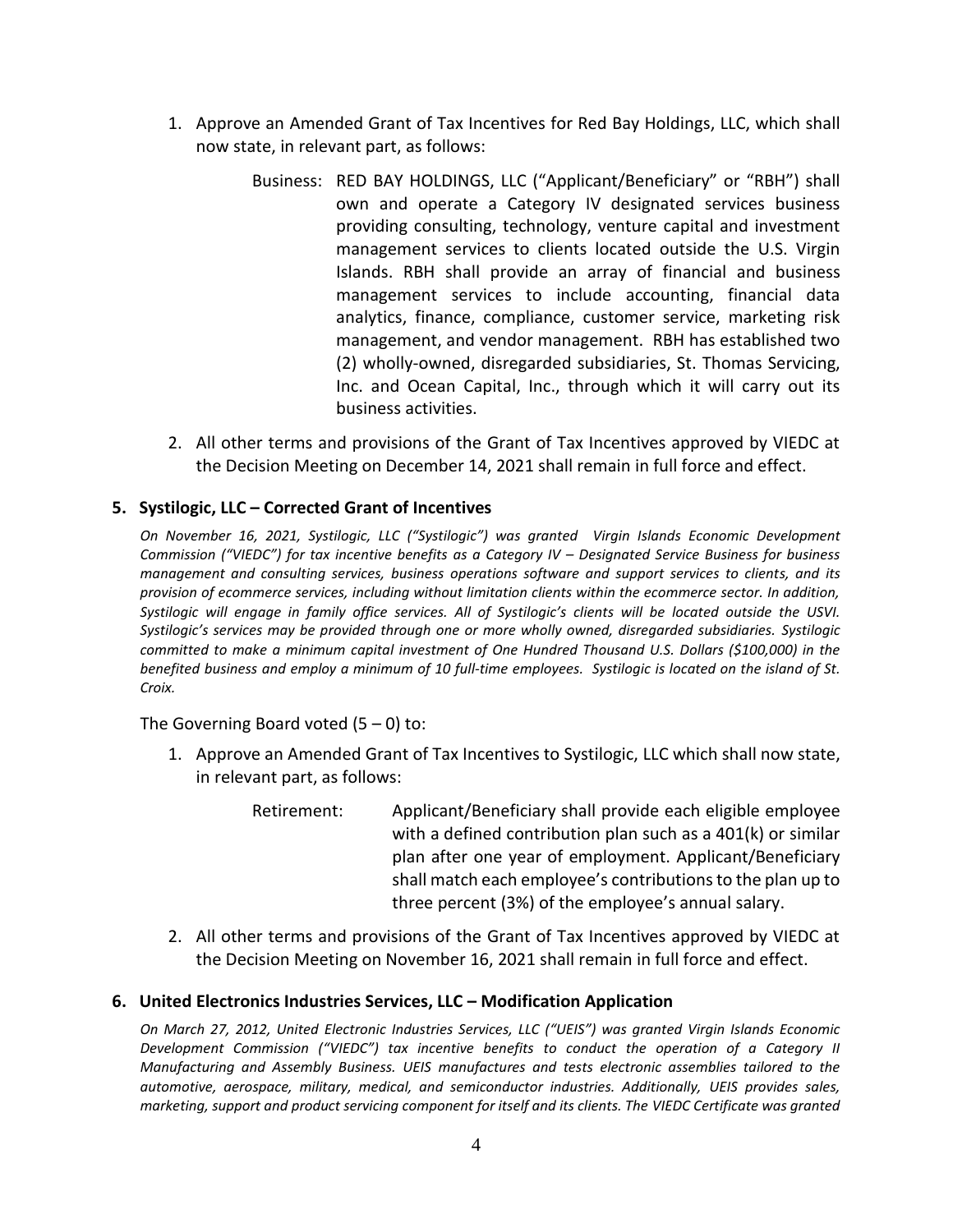*for a period of 10 years commencing January 1, 2012 and terminating December 31, 2021. UEIS is located on the island of St. Thomas.*

*On March 15, 2021, UEIS filed a modification application with the VIEDC to take advantage of a longer benefit period as provided by Act No. 7651. UEIS commits to continue developing the skills of Virgin Islands residents by employing 10 full-time employees, and investing One Hundred Thousand Dollars (\$100,000.00) in the benefited business.*

#### **MOTION – Modification; Longer Benefit Period**

The Governing Board voted  $(5 - 0)$  to:

- 1. Find that United Electronic Industries Services, LLC is deserving of an extension and modification of its tax incentives.
- 2. Find that United Electronic Industries Services, LLC shall continue to promote the economic development of the U.S. Virgin Islands.
- 3. Grant United Electronic Industries Services, LLC a modification of its tax incentives to take advantage of a longer benefit period at one hundred percent (100%) of the incentives authorized by law for a period of 10 years in accordance with the provisions of V.I. CODE ANN. tit. 29, §§ 713a(b)(1), 713a(d) and 715.
- 4. Require the tax incentives to commence consecutively from the expiration date of the previous certificate.

### **MOTION – Modification; Amend Business Activities**

The Governing Board voted  $(5 - 0)$  to:

- Table its consideration of United Electronic Industries Services, LLC's petition to amend its approved business activities to include the design, development, and sale of intellectual property, regardless of whether that intellectual property is installed in its products for sale to third parties pending additional information to include the following:
	- Information on the impact of this activity on the Territory; and
	- Financial projections that reflect the income and expenses specific to the sale of intellectual property.

#### **Compliance:**

## **Sugar Bay Club & Resort Corp – Petition for Reconsideration**

*Sugar Bay Club & Resort Corp. ("Sugar Bay") was originally granted Virgin Islands Economic Development Authority ("VIEDC") tax incentive benefits on February 1, 2005. Sugar Bay was granted VIEDC tax incentives to own and operate a Category III – Hotel/Guesthouse Business and Other Ancillary Services connected to the hotel and resort. On May 11, 2006, Sugar Bay submitted and extension application was approved on November 5, 2010. On November 20, 2013, Sugar Bay submitted a second extension application that was denied on May 5, 2015. Sugar Bay then reapplied for an extension of the grant of VIEDC tax incentives on December 27, 2016. On or about June 8, 2018, Sugar Bay was approved for VIEDC tax incentive benefits commencing no earlier than January 1, 2015*